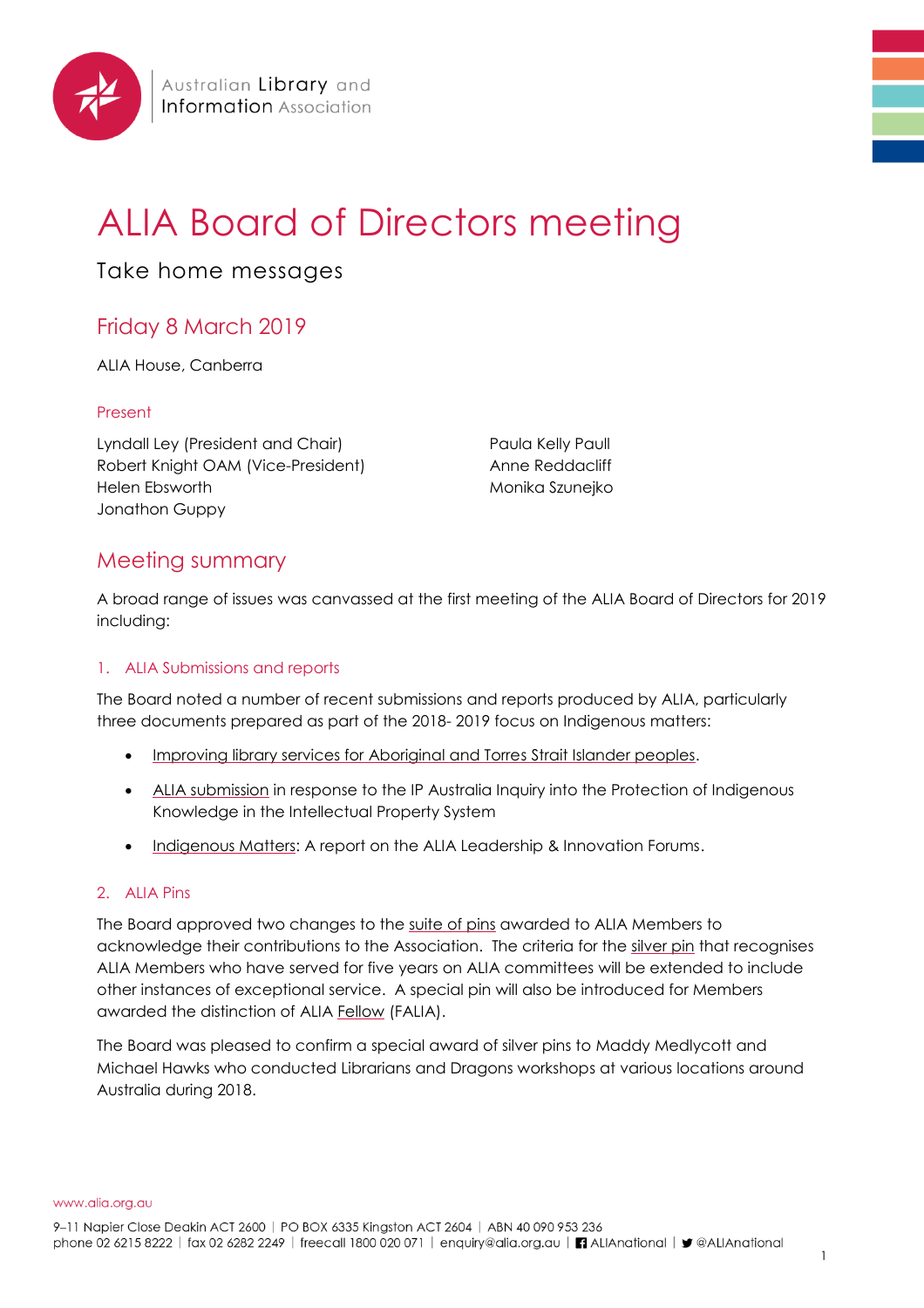#### 3. ALIA Fellowship Award

The Board was pleased to approve the award of Fellow (FALIA) to [Vicki McDonald.](https://www.alia.org.au/news/18348/alia-fellowship-bestowed-vicki-mcdonald) The distinction of Fellow and the post-nominal FALIA can be conferred on an ALIA Member who, in the opinion of the Board, has reached an exceptionally high standard of proficiency in library and information science and has made a distinguished contribution to the theory or practice of library and information science. The Board acknowledged Vicki's considerable involvement with ALIA, as immediate past-President, Vice-President and Director, and as a highly successful conference program committee Chair.

#### 4. Advisory Committees

The Board confirmed appointments to several [ALIA Advisory Committees:](https://www.alia.org.au/about-alia/governance-and-structure)

- Elizabeth Roberts as the ALIA Australian Public Library Alliance representative on the Book Industry and Elending Advisory Committee.
- Samantha Hay and Claire Murphy as Co-Chairs of the New Generation Advisory Committee.
- Dr Elham Sayyad-Abdi as the Co-Chair for the ALIA Research Advisory Committee.

The Board acknowledged the significant contribution made by members of all the ALIA Advisory Committees.

#### 5. Federal election agenda

The Board reviewed and endorsed the [ALIA federal election agenda](https://www.alia.org.au/news/17990/2019-alia-federal-election-agenda) that had been prepared in consultation with ALIA Members.

#### 6. Constitution Review

The Board considered feedback from Members about proposed amendments to the ALIA Constitution. A majority of Members who responded were in favour of the proposal to extend the term of the ALIA President from one year to two years.

The Board reviewed and agreed on the details of the changes to the Constitution. Members will be provided with the text of the amendments and an explanatory statement prior to the Annual [General Meeting](https://www.alia.org.au/AGM) where the proposed changes will be voted on.

#### 7. Information Online Review

A report summarising the successful [ALIA Information Online 2019](http://informationonline.alia.org.au/events/alia-information-online-2019/event-summary-76401a9b53374affbf95897d17939fb5.aspx) conference was reviewed by the Board. Feedback from both delegates and exhibitors was largely positive and the excellent work of the conference program committee headed by Vicki McDonald was noted.